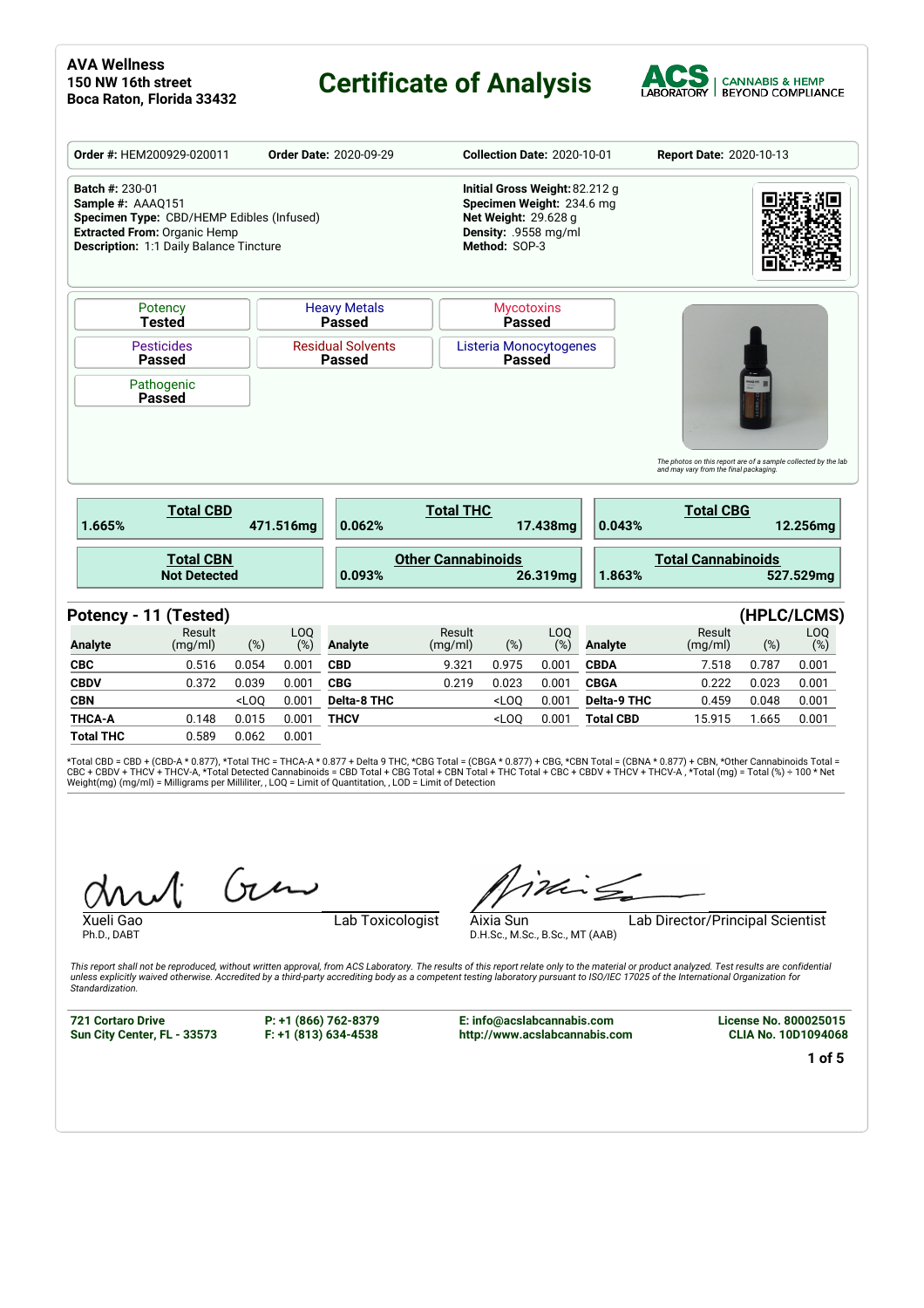## **Certificate of Analysis**



| Order #: HEM200929-020011                                                                                                                                                         | <b>Order Date: 2020-09-29</b> | <b>Collection Date: 2020-10-01</b>                                                                                                  | <b>Report Date: 2020-10-13</b> |
|-----------------------------------------------------------------------------------------------------------------------------------------------------------------------------------|-------------------------------|-------------------------------------------------------------------------------------------------------------------------------------|--------------------------------|
| <b>Batch #: 230-01</b><br>Sample #: AAAQ151<br>Specimen Type: CBD/HEMP Edibles (Infused)<br><b>Extracted From: Organic Hemp</b><br><b>Description: 1:1 Daily Balance Tincture</b> |                               | Initial Gross Weight: 82.212 g<br>Specimen Weight: 234.6 mg<br><b>Net Weight: 29.628 g</b><br>Density: .9558 mg/ml<br>Method: SOP-3 |                                |

| <b>Heavy Metals (Passed)</b> |                          |                 |              |                |                          |                                                                                                        |               |                | $(ICP-MS)$               |                 |              |
|------------------------------|--------------------------|-----------------|--------------|----------------|--------------------------|--------------------------------------------------------------------------------------------------------|---------------|----------------|--------------------------|-----------------|--------------|
| <b>Analyte</b>               | Action<br>Level<br>(ppb) | Result<br>(ppb) | LOO<br>(ppb) | <b>Analyte</b> | Action<br>Level<br>(ppb) | Result<br>(ppb)                                                                                        | LOQ.<br>(ppb) | <b>Analyte</b> | Action<br>Level<br>(ppb) | Result<br>(ppb) | LOO<br>(ppb) |
| Arsenic (As)                 | 1500                     | $<$ LOO         | 100          | Cadmium (Cd)   | 500                      | <l00< th=""><th>100</th><th>Lead (Pb)</th><th>500</th><th><math>&lt;</math>LOO</th><th>100</th></l00<> | 100           | Lead (Pb)      | 500                      | $<$ LOO         | 100          |
| Mercury (Hg)                 | 3000                     | $<$ LOO         | 100          |                |                          |                                                                                                        |               |                |                          |                 |              |

(ppb) = Parts per Billion, (ppb) = (µg/kg), , LOQ = Limit of Quantitation

| <b>Mycotoxins (Passed)</b> |                          |                 |              |                     |                          |                 |               |                     |                          |                 | (LCMS/API/GCMS) |
|----------------------------|--------------------------|-----------------|--------------|---------------------|--------------------------|-----------------|---------------|---------------------|--------------------------|-----------------|-----------------|
| <b>Analyte</b>             | Action<br>Level<br>(ppb) | Result<br>(ppb) | LOO<br>(ppb) | <b>Analyte</b>      | Action<br>Level<br>(ppb) | Result<br>(ppb) | LOO.<br>(ppb) | <b>Analyte</b>      | Action<br>Level<br>(ppb) | Result<br>(ppb) | LOQ<br>(ppb)    |
| <b>Aflatoxin B1</b>        | 20                       | $<$ LOO         |              | <b>Aflatoxin B2</b> | 20                       | $<$ LOO         |               | <b>Aflatoxin G1</b> | 20                       | $<$ LOO         |                 |
| <b>Aflatoxin G2</b>        | 20                       | $<$ LOO         |              | <b>Ochratoxin A</b> | 20                       | $<$ LOO         | 12            |                     |                          |                 |                 |

(ppb) = Parts per Billion, (ppb) = (µg/kg), , LOQ = Limit of Quantitation

Ph.D., DABT

Xueli Gao **Lab Toxicologist** 

Timis

D.H.Sc., M.Sc., B.Sc., MT (AAB)

Aixia Sun Lab Director/Principal Scientist

This report shall not be reproduced, without written approval, from ACS Laboratory. The results of this report relate only to the material or product analyzed. Test results are confidential<br>unless explicitly waived otherwi *Standardization.*

**721 Cortaro Drive Sun City Center, FL - 33573** **P: +1 (866) 762-8379 F: +1 (813) 634-4538**

 $(n)$ 

**E: info@acslabcannabis.com http://www.acslabcannabis.com** **License No. 800025015 CLIA No. 10D1094068**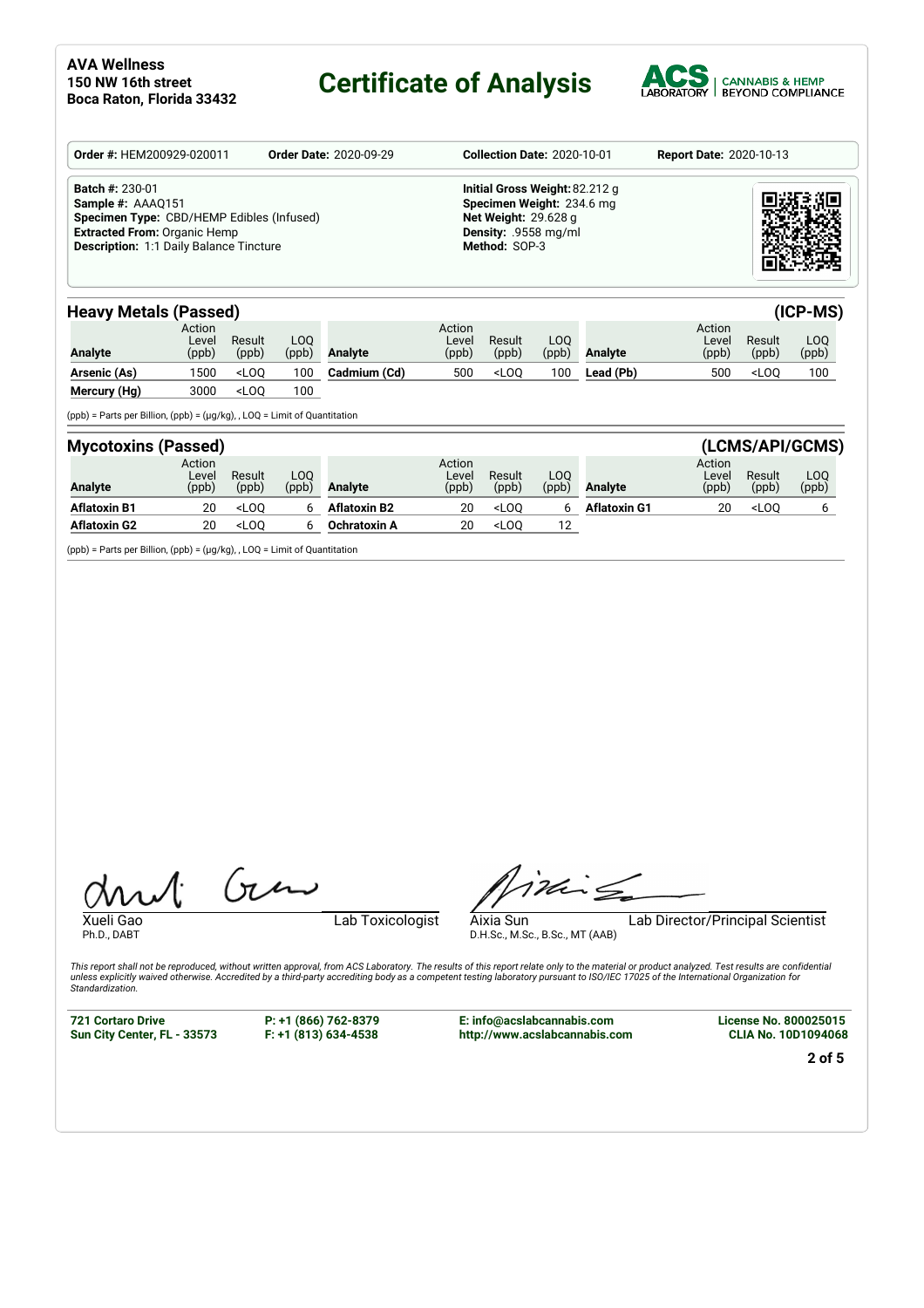# **Certificate of Analysis**



**Order #:** HEM200929-020011 **Order Date:** 2020-09-29 **Collection Date:** 2020-10-01 **Report Date:** 2020-10-13

**Batch #:** 230-01

**Sample #:** AAAQ151 **Specimen Type:** CBD/HEMP Edibles (Infused) **Extracted From:** Organic Hemp **Description:** 1:1 Daily Balance Tincture

**Initial Gross Weight:**82.212 g **Specimen Weight:** 234.6 mg **Net Weight:** 29.628 g **Density:** .9558 mg/ml **Method:** SOP-3



### **Pesticides FL V4 (Non-Inhalable) (Passed) (LCMS/API/GCMS)**

| <b>Analyte</b>      | Action<br>Level<br>(ppb) | Result<br>(ppb) | L <sub>O</sub> O<br>(ppb) | <b>Analyte</b>         | Action<br>Level<br>(ppb) | Result<br>(ppb)                                                                                                                      | L <sub>0</sub> 0<br>(ppb) | <b>Analyte</b>               | Action<br>Level<br>(ppb) | Result<br>(ppb) | LO <sub>0</sub><br>(ppb) |
|---------------------|--------------------------|-----------------|---------------------------|------------------------|--------------------------|--------------------------------------------------------------------------------------------------------------------------------------|---------------------------|------------------------------|--------------------------|-----------------|--------------------------|
| Abamectin           | 300                      | $<$ LOO         | 28.23                     | Acephate               | 3000                     | $<$ LOO                                                                                                                              | 30                        | Acequinocyl                  | 2000                     | $<$ LOO         | 48                       |
| Acetamiprid         | 3000                     | $<$ LOO         | 30                        | Aldicarb               | 100                      | $<$ LOO                                                                                                                              | 30                        | Azoxystrobin                 | 3000                     | $<$ LOO         | 10 <sup>1</sup>          |
| <b>Bifenazate</b>   | 3000                     | $<$ LOO         | 30                        | <b>Bifenthrin</b>      | 500                      | $<$ LOQ                                                                                                                              | 30                        | <b>Boscalid</b>              | 3000                     | $<$ LOO         | 10 <sup>1</sup>          |
| Captan              | 3000                     | $<$ LOO         | 30                        | Carbarvl               | 500                      | $<$ LOO                                                                                                                              | 10                        | Carbofuran                   | 100                      | $<$ LOO         | 10 <sup>°</sup>          |
| Chlorantraniliprole | 3000                     | $<$ LOO         | 10                        | Chlordane              | 100                      | $<$ LOO                                                                                                                              | 10                        | Chlorfenapyr                 | 100                      | $<$ LOO         | 30                       |
| Chlormequat         |                          | $<$ LOO         |                           | <b>Chlorpyrifos</b>    | 100                      | $<$ LOO                                                                                                                              | 30                        | <b>Clofentezine</b>          | 500                      | $<$ LOO         | 30                       |
| Chloride            | 3000                     |                 | 10 <sup>°</sup>           | Coumaphos              | 100                      | <loq< th=""><th>48</th><th>Cyfluthrin</th><th>1000</th><th><math>&lt;</math>LOO</th><th>30</th></loq<>                               | 48                        | Cyfluthrin                   | 1000                     | $<$ LOO         | 30                       |
| Cypermethrin        | 1000                     | $<$ LOO         | 30                        | <b>Daminozide</b>      | 100                      | $<$ LOO                                                                                                                              | 30                        | <b>Diazinon</b>              | 200                      | $<$ LOO         | 30                       |
| <b>Dichlorvos</b>   | 100                      | $<$ LOO         | 30                        | <b>Dimethoate</b>      | 100                      | $<$ LOO                                                                                                                              | 30                        | <b>Dimethomorph</b>          | 3000                     | $<$ LOO         | 48                       |
| <b>Ethoprophos</b>  | 100                      | $<$ LOO         | 30                        | <b>Etofenprox</b>      | 100                      | $<$ LOO                                                                                                                              | 30                        | <b>Etoxazole</b>             | 1500                     | $<$ LOO         | 30                       |
| Fenhexamid          | 3000                     | $<$ LOO         | 10                        | Fenoxycarb             | 100                      | $<$ LOO                                                                                                                              | 30                        | Fenpyroximate                | 2000                     | $<$ LOQ         | 30                       |
| <b>Fipronil</b>     | 100                      | $<$ LOO         | 30                        | <b>Flonicamid</b>      | 2000                     | $<$ LOO                                                                                                                              | 30                        | <b>Fludioxonil</b>           | 3000                     | $<$ LOO         | 48                       |
| Hexythiazox         | 2000                     | $<$ LOO         | 30                        | <b>Imazalil</b>        | 100                      | $<$ LOO                                                                                                                              | 30                        | Imidacloprid                 | 3000                     | $<$ LOO         | 30                       |
| Kresoxim Methyl     | 1000                     | $<$ LOO         | 30                        | <b>Malathion</b>       | 2000                     | $<$ LOO                                                                                                                              | 30                        | Metalaxyl                    | 3000                     | $<$ LOO         | 10 <sup>1</sup>          |
| <b>Methiocarb</b>   | 100                      | $<$ LOO         | 30                        | <b>Methomvl</b>        | 100                      | $<$ LOO                                                                                                                              | 30                        | methyl-Parathion             | 100                      | $<$ LOO         | 10 <sup>°</sup>          |
| <b>Mevinphos</b>    | 100                      | $<$ LOO         | 10                        | <b>Myclobutanil</b>    | 3000                     | $<$ LOO                                                                                                                              | 30                        | <b>Naled</b>                 | 500                      | $<$ LOO         | 30                       |
| Oxamyl              | 500                      | $<$ LOO         | 30                        | Paclobutrazol          | 100                      | <loq< th=""><th>30</th><th>Pentachloronitrobenz-<br/>ene</th><th>200</th><th><math>&lt;</math>LOO</th><th>10<sup>1</sup></th></loq<> | 30                        | Pentachloronitrobenz-<br>ene | 200                      | $<$ LOO         | 10 <sup>1</sup>          |
| <b>Permethrin</b>   | 1000                     | $<$ LOO         | 30                        | <b>Phosmet</b>         | 200                      | $<$ LOO                                                                                                                              | 30                        | Piperonylbutoxide            | 3000                     | $<$ LOO         | 30                       |
| <b>Prallethrin</b>  | 400                      | $<$ LOO         | 30                        | Propiconazole          | 1000                     | $<$ LOO                                                                                                                              | 30                        | <b>Propoxur</b>              | 100                      | $<$ LOO         | 30                       |
| <b>Pyrethrins</b>   | 1000                     | $<$ LOO         | 30                        | Pvridaben              | 3000                     | $<$ LOO                                                                                                                              | 30                        | <b>Spinetoram</b>            | 3000                     | $<$ LOO         | 10 <sup>°</sup>          |
| Spinosad            | 3000                     | $<$ LOO         | 30                        | <b>Spiromesifen</b>    | 3000                     | $<$ LOO                                                                                                                              | 30                        | <b>Spirotetramat</b>         | 3000                     | $<$ LOO         | 30                       |
| <b>Spiroxamine</b>  | 100                      | $<$ LOO         | 30                        | Tebuconazole           | 1000                     | $<$ LOQ                                                                                                                              | 30                        | <b>Thiacloprid</b>           | 100                      | $<$ LOO         | 30                       |
| Thiamethoxam        | 1000                     | $<$ LOO         | 30                        | <b>Trifloxystrobin</b> | 3000                     | $<$ LOO                                                                                                                              | 30                        |                              |                          |                 |                          |
|                     |                          |                 |                           |                        |                          |                                                                                                                                      |                           |                              |                          |                 |                          |

(ppb) = Parts per Billion, (ppb) = (µg/kg), , LOQ = Limit of Quantitation

 $(n\mu)$ 

Ph.D., DABT

Xueli Gao **Lab Toxicologist** 

ithing

D.H.Sc., M.Sc., B.Sc., MT (AAB)

Aixia Sun Lab Director/Principal Scientist

This report shall not be reproduced, without written approval, from ACS Laboratory. The results of this report relate only to the material or product analyzed. Test results are confidential<br>unless explicitly waived otherwi *Standardization.*

**721 Cortaro Drive Sun City Center, FL - 33573**

**P: +1 (866) 762-8379 F: +1 (813) 634-4538** **E: info@acslabcannabis.com http://www.acslabcannabis.com** **License No. 800025015 CLIA No. 10D1094068**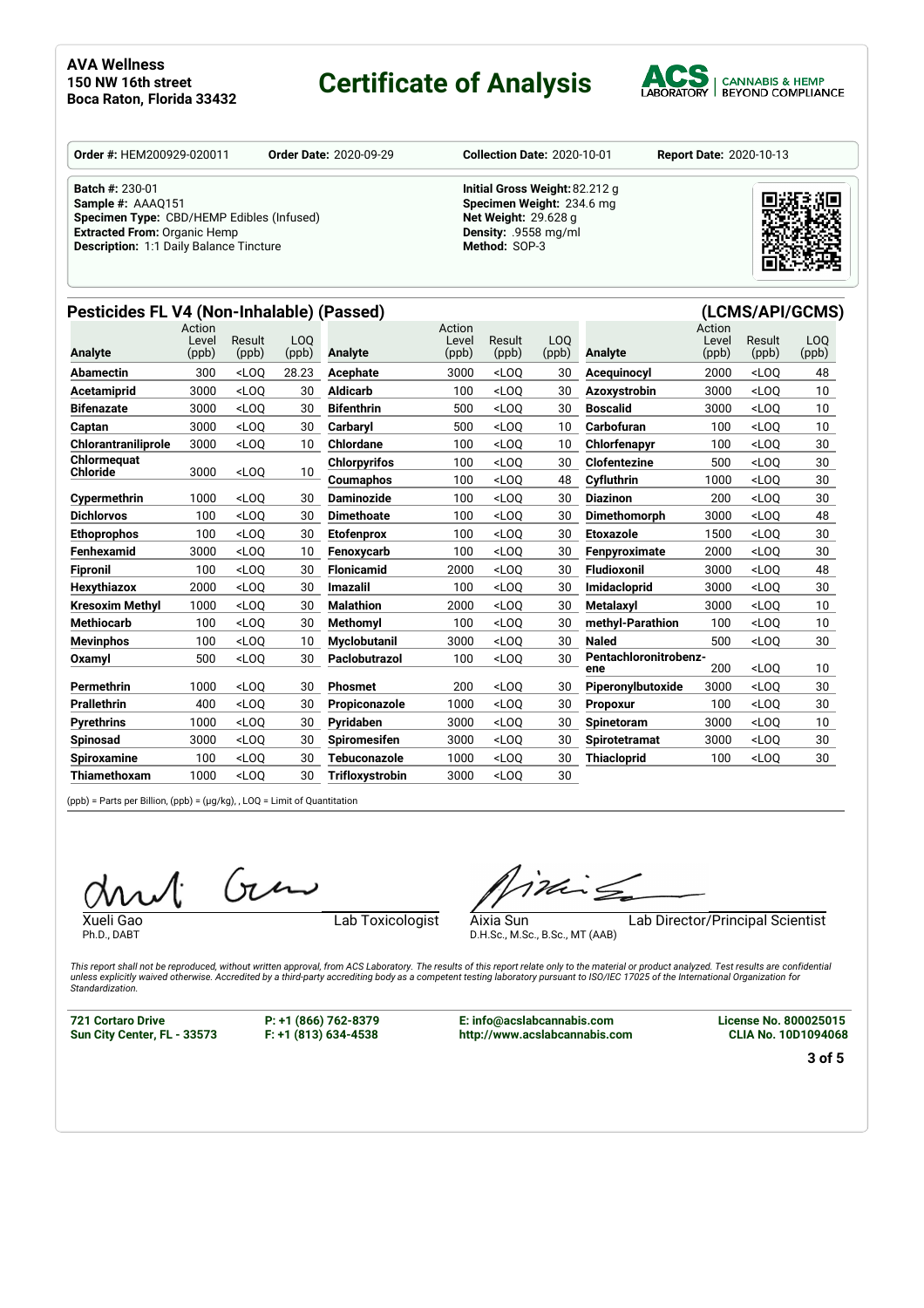## **Certificate of Analysis**



| <b>Batch #: 230-01</b><br>Initial Gross Weight: 82.212 g<br>Specimen Weight: 234.6 mg<br>Sample #: AAAQ151<br>Specimen Type: CBD/HEMP Edibles (Infused)<br><b>Net Weight: 29.628 g</b><br><b>Extracted From: Organic Hemp</b><br>Density: .9558 mg/ml<br><b>Description: 1:1 Daily Balance Tincture</b><br>Method: SOP-3 | <b>Order #: HEM200929-020011</b> | <b>Order Date: 2020-09-29</b> | <b>Collection Date: 2020-10-01</b> | <b>Report Date: 2020-10-13</b> |
|--------------------------------------------------------------------------------------------------------------------------------------------------------------------------------------------------------------------------------------------------------------------------------------------------------------------------|----------------------------------|-------------------------------|------------------------------------|--------------------------------|
|                                                                                                                                                                                                                                                                                                                          |                                  |                               |                                    |                                |

### **Residual Solvents (CBD) (Passed) (GC/GCMS)**

| <b>Analyte</b>        | Action<br>Level<br>(ppm) | Result<br>(ppm) | LOO<br>(ppm) | Analyte              | Action<br>Level<br>(ppm) | Result<br>(ppm) | LO <sub>O</sub><br>(ppm) | Analyte             | Action<br>Level<br>(ppm) | Result<br>(ppm) | LOO<br>(ppm) |
|-----------------------|--------------------------|-----------------|--------------|----------------------|--------------------------|-----------------|--------------------------|---------------------|--------------------------|-----------------|--------------|
| $1,1-$                |                          |                 |              | $.2 -$               |                          |                 |                          | Acetone             | 5000                     | $<$ LOO         | 2.08         |
| <b>Dichloroethene</b> | 8                        | $<$ LOO         | 0.16         | dichloroethane       | 5                        | $<$ LOO         | 0.04                     | <b>Acetonitrile</b> | 410                      | $<$ LOO         | 1.17         |
| <b>Benzene</b>        | $\mathbf{2}^{\prime}$    | $<$ LOO         | 0.02         | <b>Butanes</b>       | 2000                     | $<$ LOO         | 2.5                      | Chloroform          | 60                       | $<$ LOO         | 0.04         |
| <b>Ethanol</b>        | 5000                     | $<$ LOO         | 2.78         | <b>Ethyl Acetate</b> | 5000                     | $<$ LOO         | 1.11                     | <b>Ethyl Ether</b>  | 5000                     | $<$ LOO         | 1.39         |
| <b>Ethylene Oxide</b> | 5                        | $<$ LOO         | 0.1          | Heptane              | 5000                     | $<$ LOO         | 1.39                     | Hexane              | 290                      | $<$ LOO         | 1.17         |
| Isopropyl alcohol     | 500                      | $<$ LOO         | l.39         | Methanol             | 3000                     | $<$ LOO         | 0.69                     | <b>Methylene</b>    |                          |                 |              |
|                       |                          |                 |              |                      |                          |                 |                          | chloride            | 600                      | $<$ LOO         | 2.43         |
| Pentane               | 5000                     | $<$ LOO         | 2.08         | Propane              | 2100                     | $<$ LOO         | 5.83                     | Toluene             | 890                      | $<$ LOO         | 2.92         |
| <b>Total Xylenes</b>  | 2170                     | $<$ LOO         | 2.92         | Trichloroethylene    | 80                       | $<$ LOQ         | 0.49                     |                     |                          |                 |              |

(ppm) = Parts per Million, (ppm) = (µg/g), , LOQ = Limit of Quantitation

### **Listeria Monocytogenes (Passed) (qPCR)**

| <b>Analyte</b> | Result  |
|----------------|---------|
| Listeria       | Absence |
| Monocytogenes  | in 1a   |

Ph.D., DABT

Xueli Gao Lab Toxicologist

Timis

D.H.Sc., M.Sc., B.Sc., MT (AAB)

Aixia Sun Lab Director/Principal Scientist

This report shall not be reproduced, without written approval, from ACS Laboratory. The results of this report relate only to the material or product analyzed. Test results are confidential<br>unless explicitly waived otherwi *Standardization.*

**721 Cortaro Drive Sun City Center, FL - 33573** **P: +1 (866) 762-8379 F: +1 (813) 634-4538**

Gen

**E: info@acslabcannabis.com http://www.acslabcannabis.com** **License No. 800025015 CLIA No. 10D1094068**